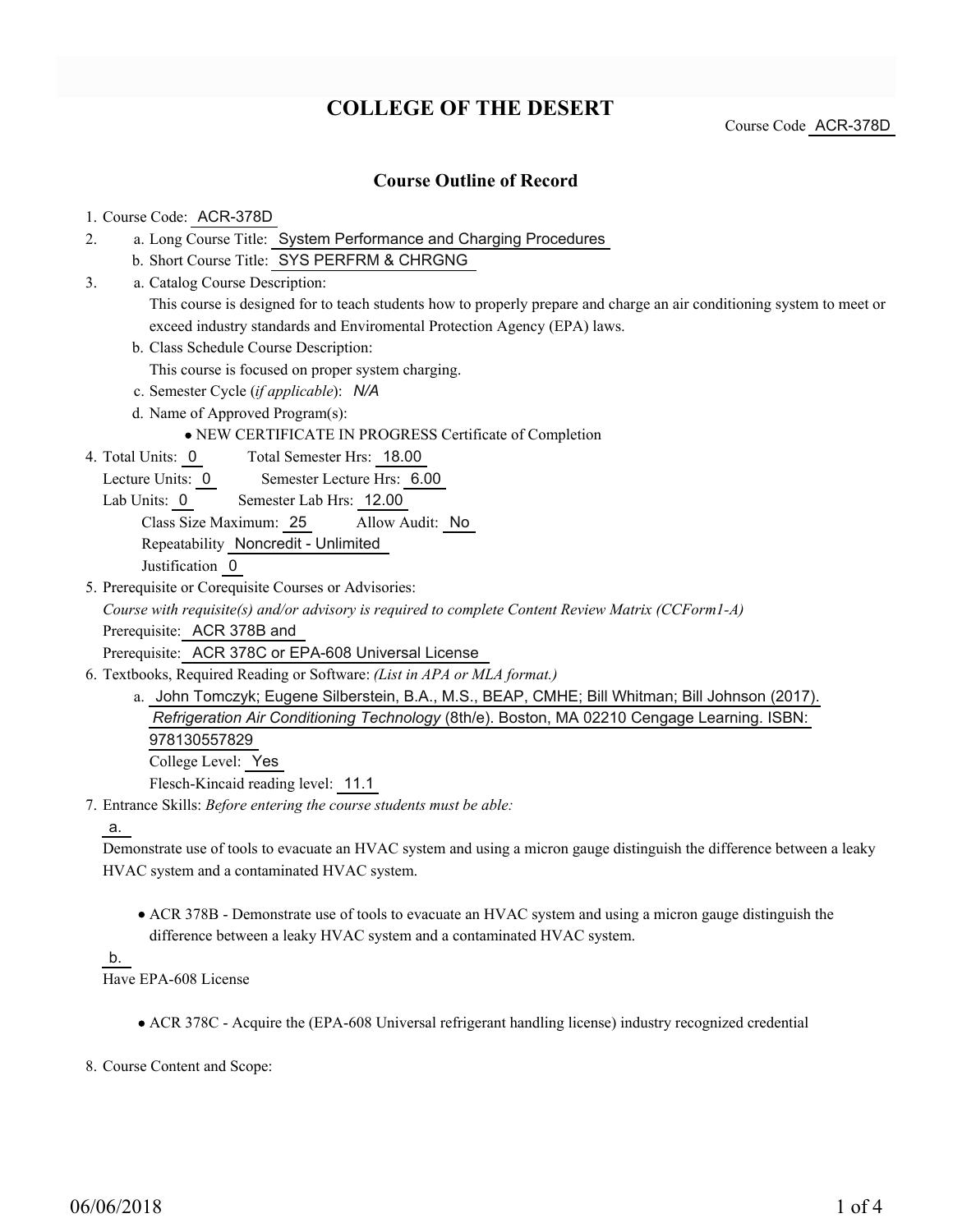## ACR 378D-System Performance and Charging Procedures

### Lecture:

- 1. Measuring air flow
- 2. Understanding airflow and the affects on system charging
- 3. Safe and efficient refrigerant charging practices
- 4. Non-envasive system performance evaluation

## Lab: *(if the "Lab Hours" is greater than zero this is required)*

1. Proper system charging for various Metering devices including: fixed orifice, (Thermostatic Expansion Valve)TXV/TEV, (Automatic Expansion Valve) AXV/AEV & (Electronic Expansion Valve) EXV/EEV 2. Air Flow Verification and system performance Verification

9. Course Student Learning Outcomes:

1.

Demonstrate proper brazing practices and the use of nitrogen in the process.

2.

Explain the clean assembly process of air conditioning and refrigeration equipment.

3.

Differentiate between the proper system charging processes including weigh-in, superheat, sub-cooling, Air flow verification, and the approach methods.

- 10. Course Objectives: Upon completion of this course, students will be able to:
	- a. apply Proper system charging for fixed orifice,TXV/TEV, AXV/AEV & EXV/EEV
	- b. Test for proper Air Flow and analyze system performance.
- 11. Methods of Instruction: *(Integration: Elements should validate parallel course outline elements)* 
	- a. Activity
	- b. Laboratory
	- c. Lecture
	- d. Participation
	- e. Technology-based instruction
- 12. Assignments: (List samples of specific activities/assignments students are expected to complete both in and outside of class.) In Class Hours: 18.00

Outside Class Hours: 36.00

- a. In-class Assignments
	- 1. Periodic reading assignments
	- 2. Lab projects
	- 3. Computer exercises
- b. Out-of-class Assignments
	- 1. Periodic reading assignments
	- 2. Review Questions
	- 3. EPA study Guide
	- 4. Computer exercises

13. Methods of Evaluating Student Progress: The student will demonstrate proficiency by:

- Group activity participation/observation
- True/false/multiple choice examinations
- 14. Methods of Evaluating: Additional Assessment Information: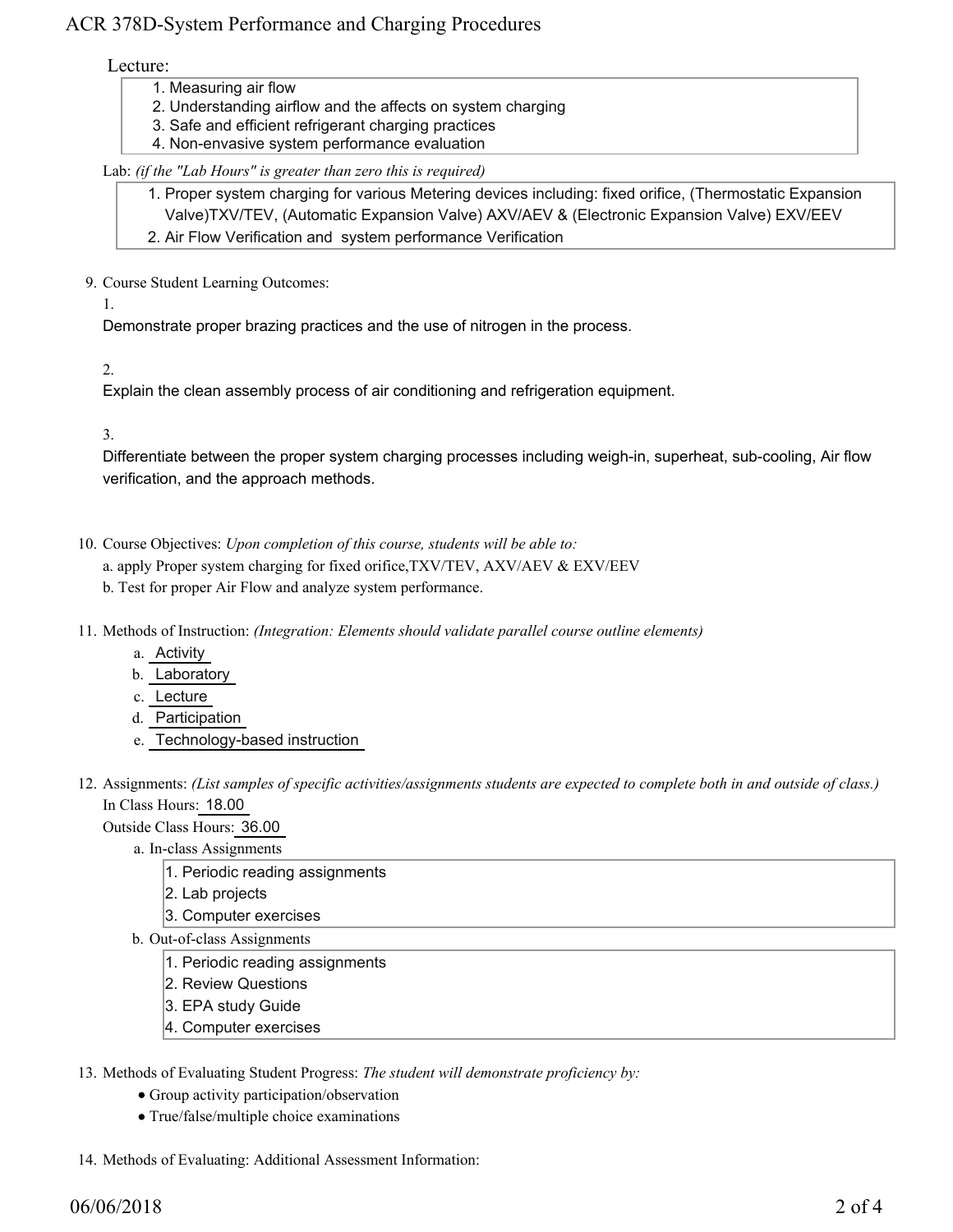# ACR 378D-System Performance and Charging Procedures

|                                                                             | 15. Need/Purpose/Rationale -- All courses must meet one or more CCC missions.                                                                                                                                                                    |        |                      |                     |                     |  |
|-----------------------------------------------------------------------------|--------------------------------------------------------------------------------------------------------------------------------------------------------------------------------------------------------------------------------------------------|--------|----------------------|---------------------|---------------------|--|
|                                                                             | PO-BS Problem Solving<br>Use a variety of solution methods and techniques, for example, making a sketch, systematic listing, using the                                                                                                           |        |                      |                     |                     |  |
|                                                                             | solution of a simpler (but related) problem.                                                                                                                                                                                                     |        |                      |                     |                     |  |
|                                                                             | Recognize the importance of checking a proposed solution to verify that it satisfies the requirements of a                                                                                                                                       |        |                      |                     |                     |  |
|                                                                             | problem.                                                                                                                                                                                                                                         |        |                      |                     |                     |  |
|                                                                             | Identify what isn't known, but needs to be known in order to solve a problem (depending on the problem                                                                                                                                           |        |                      |                     |                     |  |
|                                                                             | domain, reading and/or mathematical skills are helpful).                                                                                                                                                                                         |        |                      |                     |                     |  |
|                                                                             | IO - Critical Thinking and Communication                                                                                                                                                                                                         |        |                      |                     |                     |  |
|                                                                             | Apply principles of logic to problem solve and reason with a fair and open mind.                                                                                                                                                                 |        |                      |                     |                     |  |
| 16. Comparable Transfer Course                                              |                                                                                                                                                                                                                                                  |        |                      |                     |                     |  |
|                                                                             |                                                                                                                                                                                                                                                  |        | <b>Course Number</b> | <b>Course Title</b> |                     |  |
|                                                                             | <b>University System</b>                                                                                                                                                                                                                         | Campus |                      |                     | <b>Catalog Year</b> |  |
|                                                                             | 17. Special Materials and/or Equipment Required of Students:                                                                                                                                                                                     |        |                      |                     |                     |  |
|                                                                             |                                                                                                                                                                                                                                                  |        |                      |                     |                     |  |
|                                                                             | <sup>18.</sup> Materials Fees:<br>Required Material?                                                                                                                                                                                             |        |                      |                     |                     |  |
|                                                                             |                                                                                                                                                                                                                                                  |        |                      |                     |                     |  |
|                                                                             | <b>Material or Item</b>                                                                                                                                                                                                                          |        | <b>Cost Per Unit</b> |                     | <b>Total Cost</b>   |  |
|                                                                             | 19. Provide Reasons for the Substantial Modifications or New Course:                                                                                                                                                                             |        |                      |                     |                     |  |
|                                                                             |                                                                                                                                                                                                                                                  |        |                      |                     |                     |  |
|                                                                             | This course is necessary for training new employees in the proper methods of system charging and system evaluation.<br>Recent energy studies have estimated that 80% of all residential Air Conditioning systems are either under or overcharged |        |                      |                     |                     |  |
|                                                                             | and even systems that are currently charged properly will become inefficient due to improper maintenance and service                                                                                                                             |        |                      |                     |                     |  |
| procedures.                                                                 |                                                                                                                                                                                                                                                  |        |                      |                     |                     |  |
| 20.                                                                         | a. Cross-Listed Course (Enter Course Code): N/A                                                                                                                                                                                                  |        |                      |                     |                     |  |
|                                                                             | b. Replacement Course (Enter original Course Code): N/A                                                                                                                                                                                          |        |                      |                     |                     |  |
|                                                                             |                                                                                                                                                                                                                                                  |        |                      |                     |                     |  |
|                                                                             | 21. Grading Method (choose one): Pass/No Pass Only                                                                                                                                                                                               |        |                      |                     |                     |  |
|                                                                             |                                                                                                                                                                                                                                                  |        |                      |                     |                     |  |
| 22. MIS Course Data Elements                                                |                                                                                                                                                                                                                                                  |        |                      |                     |                     |  |
|                                                                             | a. Course Control Number [CB00]: CCC000582395                                                                                                                                                                                                    |        |                      |                     |                     |  |
|                                                                             | b. T.O.P. Code [CB03]: 94600.00 - Environmental Control Tec<br>c. Credit Status [CB04]: N - Noncredit                                                                                                                                            |        |                      |                     |                     |  |
|                                                                             | d. Course Transfer Status [CB05]: C = Non-Transferable                                                                                                                                                                                           |        |                      |                     |                     |  |
|                                                                             | e. Basic Skills Status [CB08]: 2N = Not basic skills course                                                                                                                                                                                      |        |                      |                     |                     |  |
|                                                                             | f. Vocational Status [CB09]: Possibly Occupational                                                                                                                                                                                               |        |                      |                     |                     |  |
| g. Course Classification [CB11]: J - Workforce Preparation Enhanced Funding |                                                                                                                                                                                                                                                  |        |                      |                     |                     |  |
| h. Special Class Status [CB13]: N - Not Special                             |                                                                                                                                                                                                                                                  |        |                      |                     |                     |  |
| i. Course CAN Code [CB14]: N/A                                              |                                                                                                                                                                                                                                                  |        |                      |                     |                     |  |
|                                                                             | j. Course Prior to College Level [CB21]: $Y = Not$ Applicable                                                                                                                                                                                    |        |                      |                     |                     |  |
|                                                                             | k. Course Noncredit Category [CB22]: J - Workforce Preparation                                                                                                                                                                                   |        |                      |                     |                     |  |
|                                                                             | I. Funding Agency Category [CB23]: Y = Not Applicable                                                                                                                                                                                            |        |                      |                     |                     |  |
|                                                                             | m. Program Status [CB24]: 1 = Program Applicable                                                                                                                                                                                                 |        |                      |                     |                     |  |
|                                                                             | Name of Approved Program (if program-applicable): NEW CERTIFICATE IN PROGRESS<br>Attach listings of Degree and/or Certificate Programs showing this course as a required or a restricted elective.)                                              |        |                      |                     |                     |  |
|                                                                             |                                                                                                                                                                                                                                                  |        |                      |                     |                     |  |
|                                                                             | 23. Enrollment - Estimate Enrollment                                                                                                                                                                                                             |        |                      |                     |                     |  |

First Year: 15